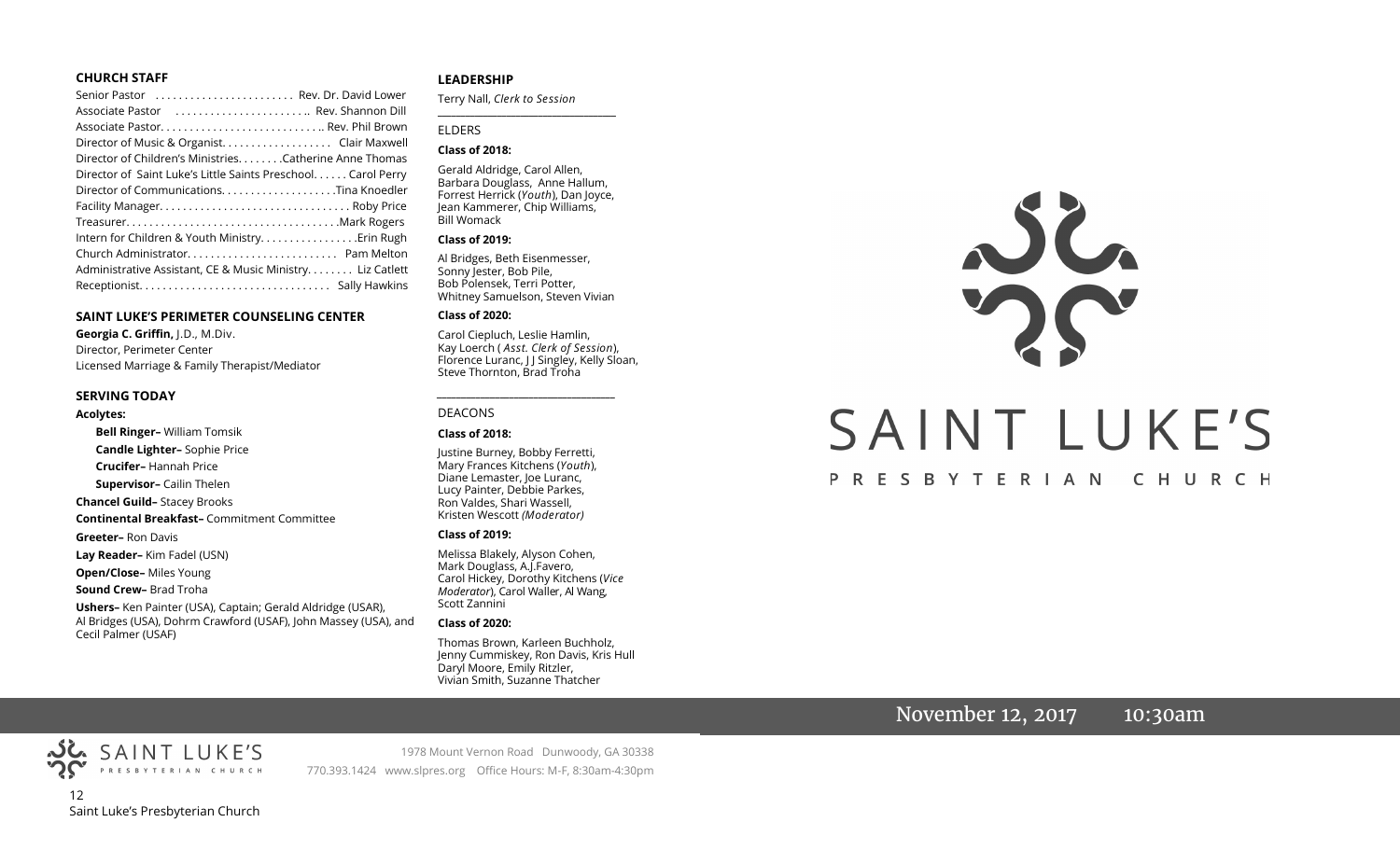

1978 Mount Vernon Road • Dunwoody, Georgia 30338 770.393.1424 • www.slpres.org

#### **November 12, 2017**  Ordinary Time

#### **Liturgical Color:** Green *Green is used for all other time periods (called Ordinary Time) not marked by a specific festival or season.*

*Flowers today are given in honor of Byron Brown for his faithful service to church and country and in gratitude for all of the church members who have been faithful in honoring his memory.* 

#### **SUNDAY SCHEDULE**

8:30am Chapel Communion Service 9:30am Sunday School 10:30am Sanctuary Worship Service *Nursery available at all services and Sunday School.* 

## MISSION

Responding to God's call and empowered by the Holy Spirit, we invite all to join us in knowing, serving, and sharing Jesus Christ here and around the world.

VISION

To be a beacon of faith, hope, and love– every member an active disciple in Christ's ministry.

#### **WELCOME, GUESTS!**  We are delighted you are worshipping with us.

**DURING** the Welcome, please print the requested information on the Friendship Pad and pass the Friendship Pad down the pew.

**AFTER** the worship service, please join us outside the Sanctuary where our Pastors or a church officer will be available to answer questions and provide you with a loaf of freshly -baked bread.

**FOR MORE** information about our programs, ministries or membership, please contact one of our Pastors at 770.393.1424, or visit our website: slpres.org.

**THAT ALL MAY WORSHIP**



**CHILDREN** are a precious part of our church family, and we welcome them in worship. Worship notebooks and lacing crosses are available on the back ledges of the sanctuary for preschool and elementary ages. Each week, children are invited to walk up for an age-appropriate message during "Tell Us Our Story." After that time, they may remain in worship, or go to child care (PreK and younger).

**MEN'S BREAKFAST, NOVEMBER 18** — Come and join us for a hearty breakfast Saturday morning at 8am on November 18 along with our guest speaker, Rev. Eric Powell of Dodd-Sterling United Methodist Church. Rev. Powell will be discussing the marvelous story of their church and Caring for Others Ministries, in recent months Dodd-Sterling has opened a food pantry in partnership with Caring for Others, and this food pantry has had an opportunity to expand with help from Saint Luke's. Please respond to Pam Melton at [pammelton@slpres.org](mailto:pammelton@slpres.org) with number of attendees. Deadline for responding is Wednesday, November 15. All are welcome, including Saint Luke's women.

If you have any questions, please call or email either Tom Loftis, 770-605-2067, [tomloftis01@gmail.com](mailto:tomloftis01@gmail.com) or Bob Schultz, 404-771-6910; [bobschultz1@gmail.com.](mailto:bobschultz1@gmail.com)

#### **IT'S BEGINNING TO LOOK A LOT LIKE**

**ADVENT/CHRISTMAS** — Actually, it will when decorating is complete. Please join us on Saturday, December 2 at 9:30am as we transform Saint Luke's for Advent and Christmas. Questions? Contact Nancy Self at [nself@comcast.net.](mailto:nself@comcast.net) Hope to see you there!

# **ATTENTION ALL WOMEN, PW CHRISTMAS**

**DINNER AND SERVICE** — You are cordially invited to the annual Presbyterian Women Christmas Dinner on Monday, December 4. Mingle in the lobby from 6-6:30pm, followed by a delicious dinner prepared by Chef Quentin, and concluding with a meaningful candlelight communion service in the sanctuary. It is a lovely and memorable evening and a nice way to begin the holiday Christmas season. Please sign up in the lobby on the green poster board. Inviting local family and friends to your table is highly encouraged. Please indicate when you sign up if you have a request to be seated with anyone in particular. \$15pp. Checks can be made out to SL PW. If you have any questions, please contact Stephanie McGoldrick at tsmcgoldrick@gmail.com.

**TARTAN TROT** — LOVE JOY HOPE Tartan Trot Shirts for Sale! Show your Tartan Trot spirit and your desire to win some pie by purchasing a LOVE JOY HOPE Tartan Trot green hoodie for \$25! Check out Scottie and the TT table in the lobby to purchase or order one (look for cards on the table). For more information, or to place an order, please contact TJ McGoldrick at [tj.mcgoldrick@gmail.com.](mailto:tj.mcgoldrick@gmail.com) Help us fill our Sponsor board with your names. Sponsor cards are available on the table in the lobby OR you may email Laura Singley [\(laurasingley@att.net\)](mailto:laurasingley@att.net) with your pledge. Don't forget we have a fun tartan gift for every Tartan Trot sponsor. Please let Laura know if you need to collect your gift. Please visit the website for full race information. [www.tartantrot.com.](http://www.tartantrot.com/)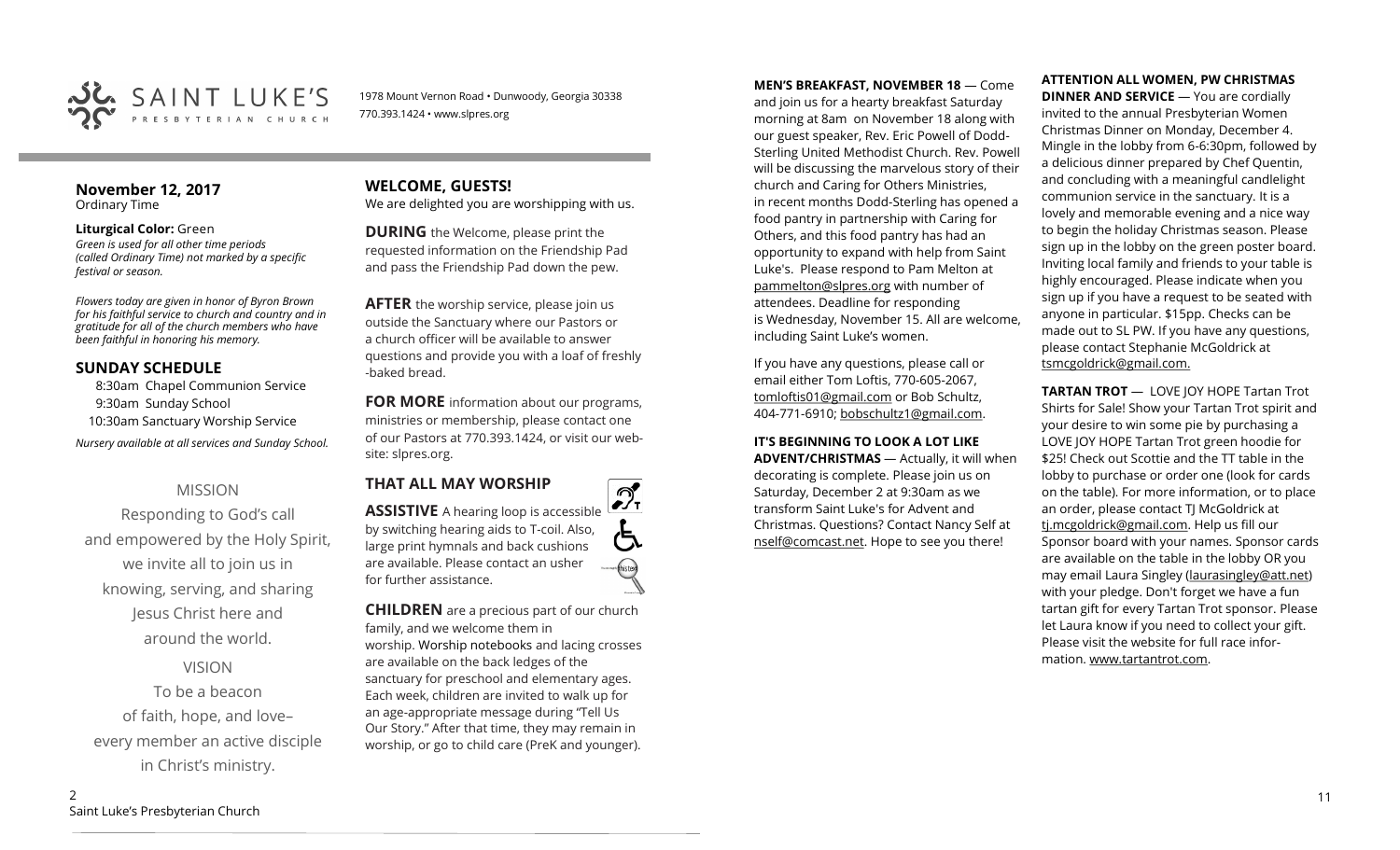# MUSIC MINISTRY

**Clair Maxwell clairmaxwell@slpres.org / 770.393.1424 ext. 227** 

\_\_\_\_\_\_\_\_\_\_\_\_\_\_\_\_\_\_\_\_\_\_\_\_\_\_\_\_\_\_\_\_\_\_\_\_\_\_\_\_\_\_\_\_\_\_\_\_\_\_\_\_\_\_\_\_\_\_\_\_\_\_\_\_\_\_\_\_\_\_\_\_\_\_\_\_\_\_\_\_\_\_\_\_\_\_\_\_\_\_\_\_\_\_\_\_\_\_\_\_

#### **CHOIR REHEARSALS ON WEDNESDAYS**

5:00-5:45pm Cherub Choir, Ages 4-5, *Yvonne Miller, Director*  5:00-5:45pm Westminster Choir, Grades 1-5, *Clair Maxwell, Director*  6:30-7:20pm Festival Ringers, Youth & Adults, *Clair Maxwell, Director*  7:30-9:00pm Chancel Choir, Youth & Adults, *Clair Maxwell, Director* 

#### **UPCOMING EVENTS**

December 10 : Toys for Tots concert with brass – 4pm December 17 : Lessons and Carols service - 10:30am

# YOUTH MINISTRY

**Phil Brown philbrown@slpres.org / 770.393.1424 ext. 238** 

#### **HERE'S WHAT'S COMING UP IN YOUTH MINISTRY:**

**SUNDAY SCHOOL, NOVEMBER 12** Let's go to breakfast. 9:20am in the lobby. Bring \$.

 $\_$  ,  $\_$  ,  $\_$  ,  $\_$  ,  $\_$  ,  $\_$  ,  $\_$  ,  $\_$  ,  $\_$  ,  $\_$  ,  $\_$  ,  $\_$  ,  $\_$  ,  $\_$  ,  $\_$  ,  $\_$  ,  $\_$  ,  $\_$  ,  $\_$  ,  $\_$  ,  $\_$  ,  $\_$  ,  $\_$  ,  $\_$  ,  $\_$  ,  $\_$  ,  $\_$  ,  $\_$  ,  $\_$  ,  $\_$  ,  $\_$  ,  $\_$  ,  $\_$  ,  $\_$  ,  $\_$  ,  $\_$  ,  $\_$  ,

#### **SUNDAY EVENING, NOVEMBER 12, HARD TOPICS TO TALK ABOUT**

 Middle School 5-6:30pm - This week meet upstairs in the Youth room. High School 7-8:30pm – Meet in the Herrick/Tate home.

#### **SENIOR HIGH RETREAT**

December 8 – 10. Location: Mountain T.O.P. Camp in Central Tennessee

Cost: \$120pp; free to adults who attend. Cost includes transportation, meals (except for lunch on the way), lodging, high ropes course & program. Registrations due November 22. Paperwork/payments due December 1. We will leave church, Friday, 6 pm and return midafternoon Sunday. To register, please go to slpres.org/high-school-retreat-registration.

#### **HIGH SCHOOL CHICK FIL A BREAKFAST**

We will be meeting at the Jett Ferry Chick Fil A at 7am on November 28, and December 12 for breakfast before school. Let Phil know if you'll be needing a ride to school.

#### **PARENT RETREAT REGISTRATION**

Parenting retreat, February 9-11, in Montreat, NC. Let Phil know if you are interested in a roommate for the weekend. Also, we may have some people who can offer child care that weekend if that is holding you back. Talk to Phil. Visit [www.authenticparents.org.](http://www.authenticparents.org)

**NEXT WEEK, NOVEMBER 19** Lunch and a movie after church.

**In Preparation for Worship** 

"On the last day of the festival, the great day, while Jesus was standing there, he cried out, 'Let anyone who is thirsty come to me, and let the one who believes in me drink. As the scripture has said, 'Out of the believer's heart shall flow rivers of living water.'" *– John 7:37-38*

#### **Gathering Prayer**

**Prelude** Ricercare *Johann Froberger* 

**Chiming of the Hour**

#### **Welcome and Announcements**

*If you are new to Saint Luke's today, welcome, we are so glad you are here! We have a gift of fresh bread we would love to give to you as a token of our gratitude. Please introduce yourself after worship to receive your welcome gift.*

*Please take the time now to fill out the Friendship Pads situated at the end of each pew. Write down your names and pass the pad down the pew, so that you may greet your pew neighbors by name and that we may know you are here.*

## **Call to Worship\***

|         | Leader: We praise you, Creator of the heavens, the earth, the sea,<br>and everything that lives within them.<br>You keep promises and remain faithful.                                                   |  |  |
|---------|----------------------------------------------------------------------------------------------------------------------------------------------------------------------------------------------------------|--|--|
|         | People: We praise you for the new life you give to us!                                                                                                                                                   |  |  |
|         | Leader: You give justice to those who are oppressed,<br>and food to those who are starving.<br>You free the prisoners, open the eyes of the blind,<br>and lift the burdens of those who are overwhelmed. |  |  |
| People: | We praise you for the new life you give to us,                                                                                                                                                           |  |  |

**singing honor and glory to the source of all good!**

#### **Opening Hymn #33\*** Praise the Lord! God's Glories Show *LLANFAIR*

#### **Call to Confession\***

Leader: The Lord be with you. **People: And also with you.** Leader: Let us pray.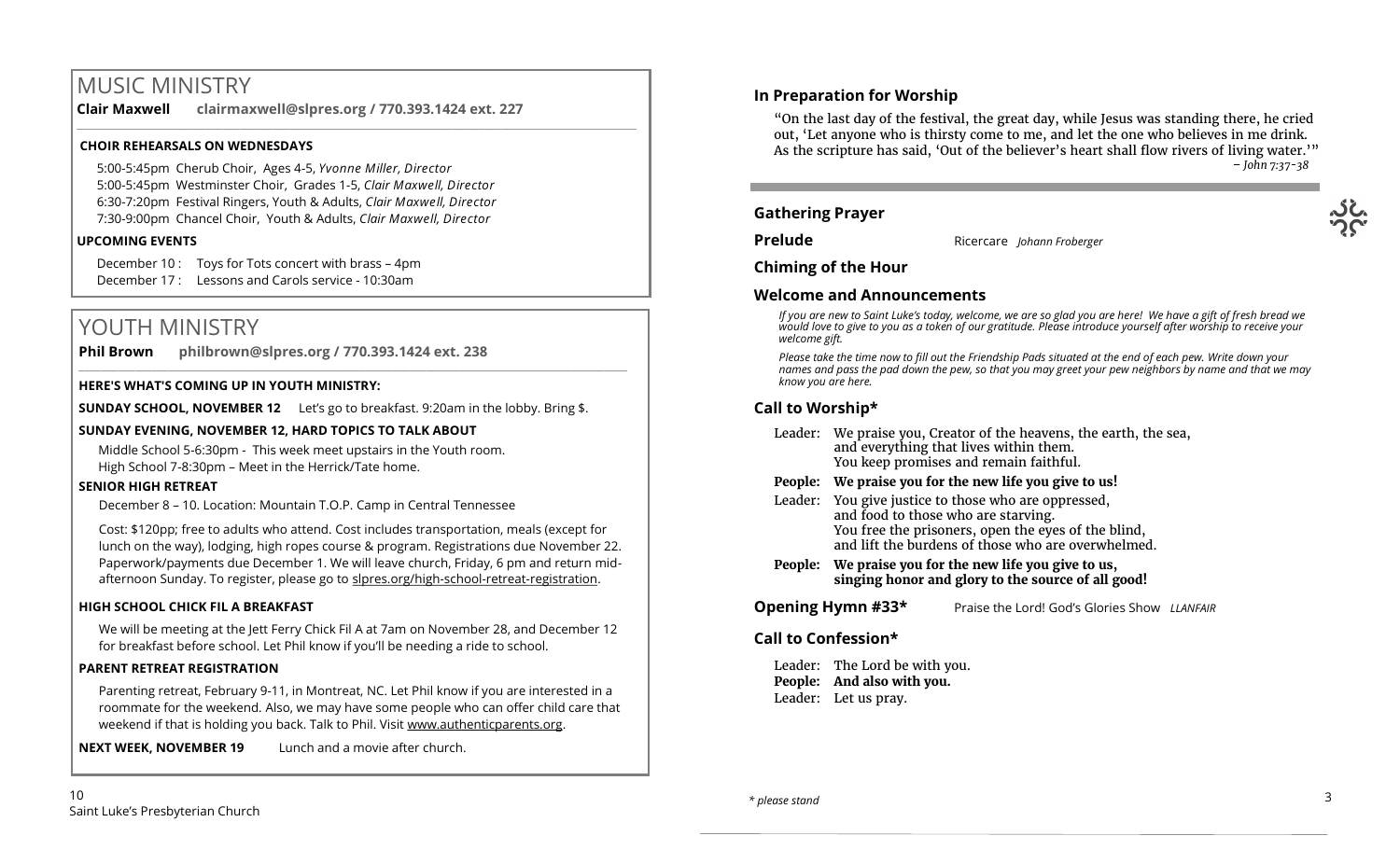#### **Prayer of Confession\***

**God of Grace and Mercy, we confess that we have worshipped you with our lips, but failed to honor you with our actions. We have prayed for an end to the world's suffering, yet struggle to practice compassion and justice with all our strength. Forgive us. May your justice roll down on us like fresh water, and your righteousness like an ever-flowing stream. Hear now our silent prayers of confession…***(Silence is kept for personal confession)* 

Leader: Lord, in Your mercy, **People: Hear our prayer. Amen.**

#### **Assurance of Forgiveness\***

**Song of Praise #581\*** Glory Be to the Father *GLORIA PATRI*

#### **Passing of the Peace of Christ\***

Leader: May the peace of Christ be with you. **People: And also with you.**

#### **Prayer for Illumination Contract Contract Contract Contract Contract Contract Contract Contract Contract Contract Contract Contract Contract Contract Contract Contract Contract Contract Contract Contract Contract Contra**

**Scripture Lesson** Amos 1:1-2; 5:14-15, 21-24, *pages 801-805 of the Old Testament* 

Leader: The Word of the Lord. **People: Thanks be to God.**

## **Tell Us Our Story**

Parents may take their children (through PreK) to our nursery, Room 120 in Sheppard Hall. Parents of children<br>in K, 1ª or 2nd grade may take them to Faithful Friends in The Harbor, Room 213 in Sheppard Hall.

| Anthem |                                                                                                                                      | Children of the God Who Made Us<br>arr. Hal Hopson                                                                                           | Westminster Choir |
|--------|--------------------------------------------------------------------------------------------------------------------------------------|----------------------------------------------------------------------------------------------------------------------------------------------|-------------------|
|        | Children of the God who made us, we know God will not forsake us;<br>nestling bird nor stars in heaven such a refuge e'er was given. |                                                                                                                                              |                   |
|        |                                                                                                                                      | God for us does tend and nourish, in God's holy courts we flourish;<br>from all danger God will spare us, in those loving arms God bears us. |                   |
|        | God is love; lift every voice; sing, rejoice.<br>God's own love will last forever, from that love can nothing sever.                 |                                                                                                                                              |                   |
|        | Praise the Lord, lift every voice; join the song, let all rejoice.                                                                   |                                                                                                                                              |                   |
|        | Sermon                                                                                                                               | "God Shows Up, Justly"                                                                                                                       | David Lower       |

# S P L A S H ! CHILDREN'S MINISTRIES

**Catherine Anne Thomas cathomas@slpres.org / 770.393.1424 ext. 228 \_\_\_\_\_\_\_\_\_\_\_\_\_\_\_\_\_\_\_\_\_\_\_\_\_\_\_\_\_\_\_\_\_\_\_\_\_\_\_\_\_\_\_\_\_\_\_\_\_\_\_\_\_\_\_\_\_\_\_\_\_\_\_\_\_\_\_\_\_\_\_\_\_\_\_\_\_\_\_\_\_\_\_\_\_\_\_\_\_\_\_\_\_\_\_\_\_\_\_\_\_\_\_\_\_\_\_** 

#### **GET READY TO WAIT!**

The season of Advent begins on Sunday, December 3. Here are some important dates to keep in mind as calendars begin to fill:

#### **DECEMBER 3 – HAPPY BIRTHDAY, JESUS, IN THE GREAT HALL**

We'll have a great family project for each household to take home, as well as many smaller ways to remember the meaning of the season. A delicious brunch is included! 9:15am.

#### **DECEMBER 21 – LIVE NATIVITY**

Invite your friends to this community favorite! We'll interact with the friendly beasts from the Little Red Barn; see Mary, Joseph, shepherds, kings, angels, and a tiny baby; drink hot chocolate; make s'mores; hear beautiful music and the nativity gospel; and remember the joy and love that one birth brought to our world.

*P.S. If you or someone in your family would like to portray a Bethlehem role during the live nativity, please contact Catherine Anne Thomas, [cathomas@slpres.org.](mailto:cathomas@slpres.org)* 

#### **DECEMBER 24 – CHRISTMAS EVE FAMILY WORSHIP AT 5:00PM, SANCTUARY**

This worship service, for many of us, is the foundation of our Christmas celebration activities. Led by our own children, it's a sweet and powerful reminder that Christ was born for all.

*All children who attend get to play a part. If, however, your child (Kindergarten or older) would like a special part – either speaking or non-speaking – please email [cathomas@slpres.org](mailto:cathomas@slpres.org) . Participants will rehearse once on either December 10 or December 17. Arrive at 4:00 on Christmas Eve.*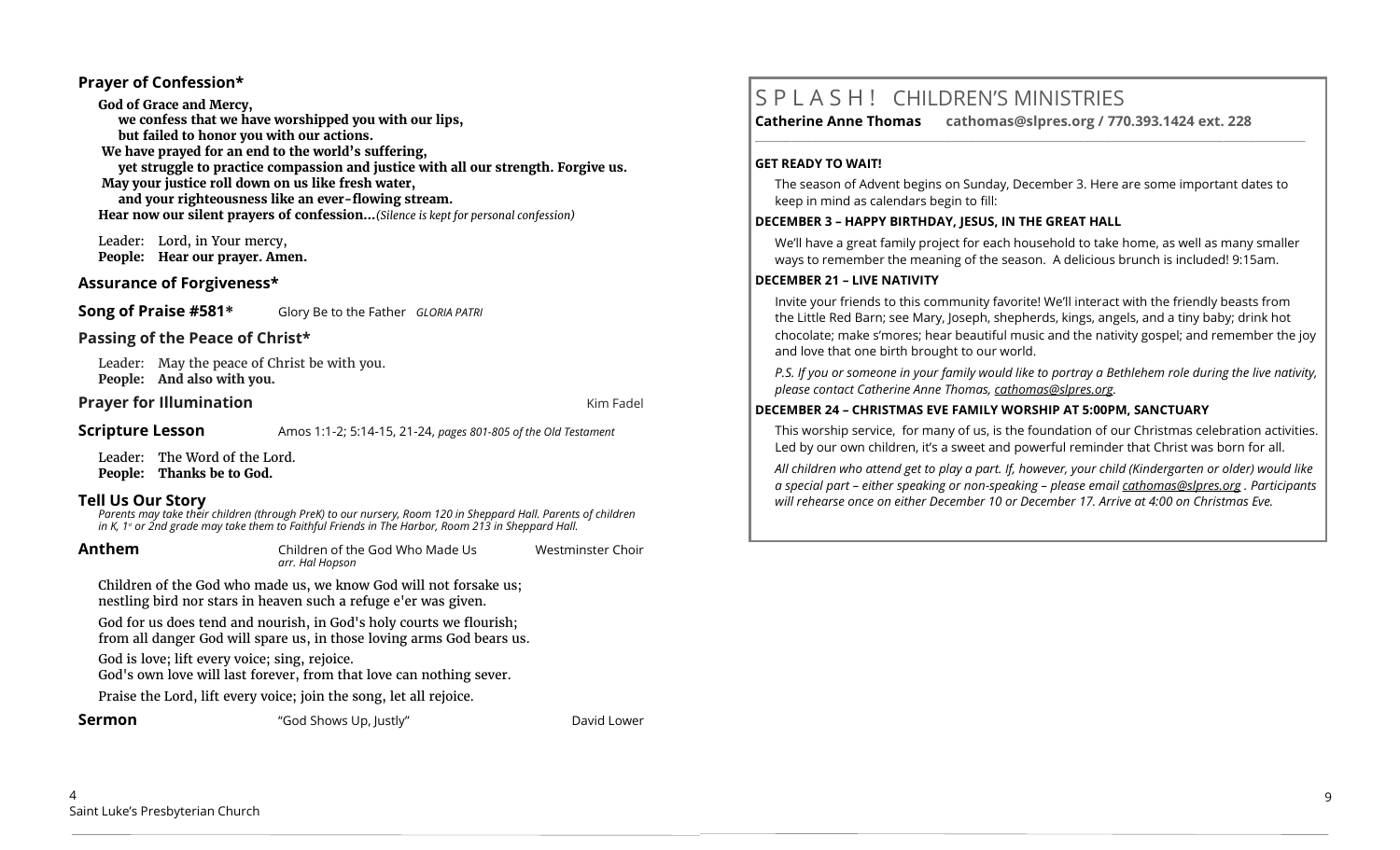# ADULT MINISTRY

**Shannon Dill shannondill@slpres.org / 770.393.1424 ext. 229** 

#### **ADULT SUNDAY SCHOOL**

Individual classes have begun. Please see the website for a full description of each class. (http://slpres.org/program-ministries/adult-ministry/sunday-school)

 $\_$  ,  $\_$  ,  $\_$  ,  $\_$  ,  $\_$  ,  $\_$  ,  $\_$  ,  $\_$  ,  $\_$  ,  $\_$  ,  $\_$  ,  $\_$  ,  $\_$  ,  $\_$  ,  $\_$  ,  $\_$  ,  $\_$  ,  $\_$  ,  $\_$  ,  $\_$ 

Faith Foundations: Room 232 House to House: Room 203 Seasons of the Spirit: Room 231/233 Soul Food: Room 234/236

#### **FRIDAY MORNING MEN'S BIBLE STUDY**

Fellowship and Bible study every Friday from 6:40-8am in the Parlor with Dan Joyce.

#### **BIBLE STUDY: "WAYFARERS"**

Come join David, Shannon or Phil as this week's preacher leads a study of the scripture for the upcoming Sunday's worship. Meet on Wednesdays at 10am in the church library.

#### **MOM'S SMALL GROUP, "LOVE DOES"**

A new small group for moms of all stages to explore all that God wants to do with us. This class meets on the 2nd Thursday of the month at Shannon's home from 7:30-8:30pm.

#### **FAITH AND PARENTING GROUP**

The Faith and Parenting Group will now meet on "Second Sundays" of each month, with its next gathering scheduled at the home of Miles and Kari Young at 5:30pm. All parents and their children are welcome! A casual dinner will be served. Childcare will be provided. Please email David Lower to RSVP and ask any questions, [davidlower@slpres.org.](mailto:davidlower@slpres.org)

#### **TAVERN TALKS**

The men of Saint Luke's are invited on the third Monday of the month at 8pm to Dunwoody Tavern for "Tavern Talks." This fall we will plan to gather guys together for fun, food, beverages, Monday Night Football, and conversation about life and spirituality. Please email David Lower with any questions, davidlower@slpres.org.

**Hymn #762\*** When the Poor Ones *EL CAMINO* 

*Choir to sing verses and congregation to sing refrain* 

**Affirmation of Faith\*** Apostles' Creed **I believe in God, the Father Almighty, Maker of heaven and earth, and in Jesus Christ, His only Son, our Lord; who was conceived by the Holy Ghost, born of the Virgin Mary, suffered under Pontius Pilate; was crucified, dead, and buried; He descended into hell; the third day He rose again from the dead; He ascended into heaven, and sitteth on the right hand of God the Father Almighty; from thence He shall come to judge the quick and the dead. I believe in the Holy Ghost; the holy catholic Church; the communion of saints; the forgiveness of sins; the resurrection of the body; and the life everlasting. Amen.**

## **Moment for Commitment Mary Martin** Mary Martin

## **Offering Invitation**

*Giving is a tangible sign of worship. If you give electronically, there is a blue, laminated, electronic giving in the pew rack to place in the offering plate as it is passed.*

**Offertory** The Love of God *Mary McDonald* Chancel Choir

The love of God is greater far than tongue or pen can ever tell; It goes beyond the highest star and reaches to the lowest hell. The guilty pair bowed down with care, God gave his Son to win; His erring child he reconciled and pardoned from his sin.

When years of time shall pass away and earthly thrones and kingdoms fall, When we who here refuse to pray on rocks and hills and mountains call. God's love so sure shall still endure all measureless and strong; Redeeming grace to Adam's race, the saints' and angels' song. The love of God, how rich and pure! *(Frederick Lehman)*